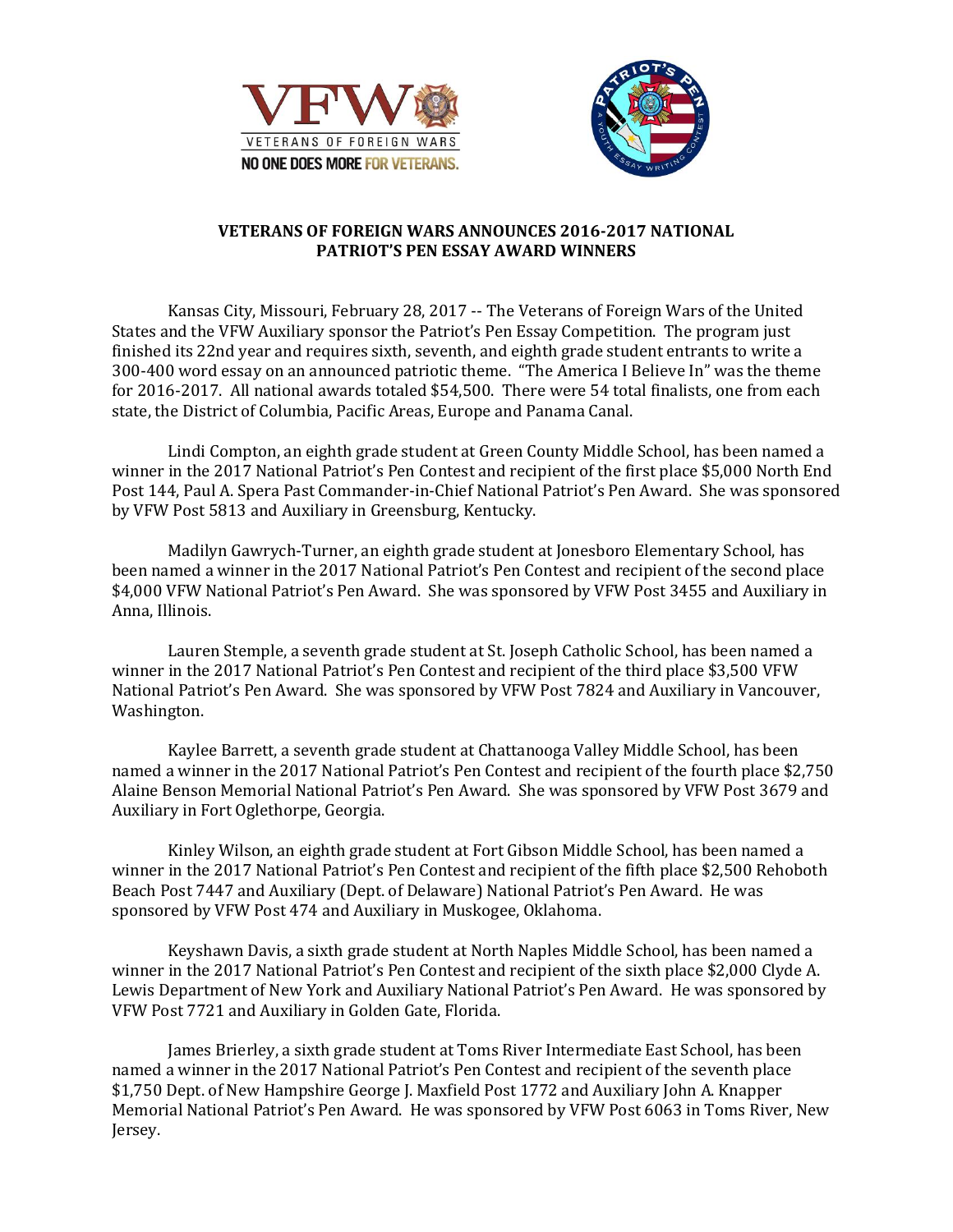Avery Johnson, an eighth grade student at Family Community Christian School, has been named a winner in the 2017 National Patriot's Pen Contest and recipient of the eighth place \$1,500 John F. Gwizdak National Patriot's Pen Award. She was sponsored by VFW Post 3155 in Winnsboro, Louisiana.

Sabrina Brandeis, a sixth grade student at Athenian School, has been named a winner in the 2017 National Patriot's Pen Contest and recipient of the ninth place \$1,500 VFW National Patriot's Pen Award. She was sponsored by VFW Post 75 in Danville, California.

Sophia Crowder, a sixth grade student at Kenston Forest School, has been named a winner in the 2017 National Patriot's Pen Contest and recipient of the tenth place \$1,250 VFW National Patriot's Pen Award. She was sponsored by VFW Post 7819 in Crewe, Virginia.

Srikar Bala, a sixth grade student at Clarksville Middle School, has been named a winner in the 2017 National Patriot's Pen Contest and recipient of the \$1,250 Grace Minnix Memorial National Patriot's Pen Award. He was sponsored by VFW Post 7472 and Auxiliary in Ellicott City, Maryland.

Jacob Fleming, a sixth grade student at Broadcreek Middle School, has been named a winner in the 2017 National Patriot's Pen Contest and recipient of the \$1,000 Golden Valley VFW Post 7051 (Golden Valley, Minnesota) National Patriot's Pen Award. He was sponsored by VFW Post 8986 and Auxiliary in Newport, North Carolina.

Rachel Coppinger, an eighth grade student at Henry James Memorial School, has been named a winner in the 2017 National Patriot's Pen Contest and recipient of the \$1,000 VFW National Patriot's Pen Award. She was sponsored by VFW Post 1926 in Simsbury, Connecticut.

Daniel McCarty, an eighth grade student at Greenspun Junior High School, has been named a winner in the 2017 National Patriot's Pen Contest and recipient of the \$1,000 Louis W. Oppenheim VFW Post #1019 National Patriot's Pen Award. He was sponsored by VFW Post 983 in Henderson, Nevada.

Emily Moody, an eighth grade student at Sussex Academy, has been named a winner in the 2017 National Patriot's Pen Contest and recipient of the \$1,000 Veterans of Foreign Wars, Department of Colorado National Patriot's Pen Award. She was sponsored by VFW Post 6984 in Milton, Delaware.

Taylor Outtrim, a seventh grade student at Kailua Intermediate School, has been named a winner in the 2017 National Patriot's Pen Contest and recipient of the \$500 John V. Daniel's Jr. Post 2813 and Auxiliary (Dept. of New York) & the \$500 John E. (Jack) Bales Post 10581 (Dept. of Colorado) National Patriot's Pen Awards, for a total of \$1,000. She was sponsored by VFW Post 2875 and Auxiliary in Honolulu, Hawaii.

Emma Brault, an eighth grade student at Saint Joan of Arc School, has been named a winner in the 2017 National Patriot's Pen Contest and recipient of the \$500 Silver Spring Memorial Post 2562 (Dept. of Maryland) & the \$500 Department of Utah National Patriot's Pen Awards, for a total of \$1,000. She was sponsored by VFW Post 754 in Amherst, Massachusetts.

Beau Power, a seventh grade student at Athens Christian Prepratory Academy, has been named a winner in the 2017 National Patriot's Pen Contest and recipient of the \$500 Department of Michigan & the \$500 Warren A. Tressler Memorial (Dept. of Minnesota) National Patriot's Pen Awards, for a total of \$1,000. He was sponsored by VFW Post 7103 in Athens, Texas.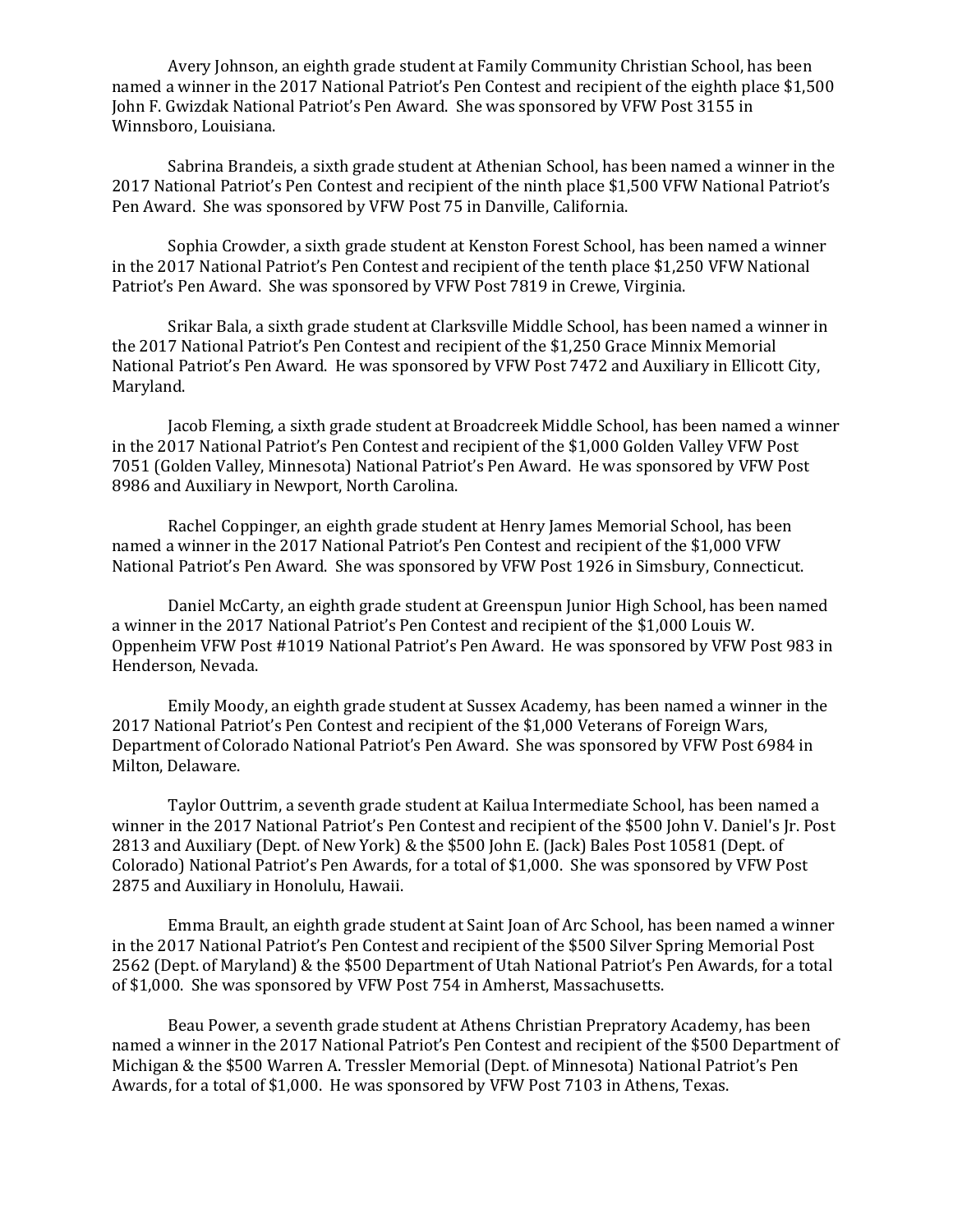Carmel Thompson, an eighth grade student at Russell Middle School, has been named a winner in the 2017 National Patriot's Pen Contest and recipient of the \$500 Department of Nevada & the \$500 Chaplain Lyman Rollins Post 2005, Marblehead, Massachusetts National Patriot's Pen Awards, for a total of \$1,000. She was sponsored by VFW Post 4051 and Auxiliary in Colorado Springs, Colorado.

Emma Popkess, a seventh grade student at Sabetha Middle School, has been named a winner in the 2017 National Patriot's Pen Contest and recipient of the \$500 Charlie H. Adamson, Jr. Memorial & the \$500 Joseph A. Scerra Memorial (Dept. of Massachusetts) National Patriot's Pen Awards, for a total of \$1,000. She was sponsored by VFW Post 7285 and Auxiliary in Sabetha, Kansas.

Kathryn Codiamat, an eighth grade student at Yokota Middle School, has been named a winner in the 2017 National Patriot's Pen Contest and recipient of the \$500 James L. Keeley & the \$500 Department of Ohio National Patriot's Pen Awards, for a total of \$1,000. She was sponsored by VFW Post 9555 in Yokota AFB, Japan (Department of Pacific Areas).

Annika Sullivan, a sixth grade student at Strath Haven Middle School, has been named a winner in the 2017 National Patriot's Pen Contest and recipient of the \$500 Department of South Dakota VFW and Auxiliary & the \$500 Department of Idaho and Auxiliary National Patriot's Pen Awards, for a total of \$1,000. She was sponsored by VFW Post 3460 and Auxiliary in Media, Pennsylvania.

Meg Harmon, an eighth grade student at Aspen Ridge Middle School, has been named a winner in the 2017 National Patriot's Pen Contest and recipient of the \$750 Department of Georgia and Auxiliary National Patriot's Pen Award. She was sponsored by VFW Post 4573 and Auxiliary in Ishpeming, Michigan.

Mallory McGinnis, a sixth grade student at Winfield Middle School, has been named a winner in the 2017 National Patriot's Pen Contest and recipient of the \$750 VFW Department of Washington and Auxiliary Eric G. Sandstrom Memorial National Patriot's Pen Award. She was sponsored by VFW Post 4768 and Auxiliary in Alum Creek, West Virginia.

Avery Blackman, an eighth grade student at Edison Middle School, has been named a winner in the 2017 National Patriot's Pen Contest and recipient of the \$500 Commander-in-Chief John Biedrzycki and 2015-2016 Department Commanders National Patriot's Pen Award. She was sponsored by VFW Post 628 and Auxiliary in Sioux Falls, South Dakota.

Dalton Peterson, an eighth grade student at Encampment K-12 School, has been named a winner in the 2017 National Patriot's Pen Contest and recipient of the \$500 Deering Memorial Post 6859 Auxiliary Portland Maine National Patriot's Pen Award. He was sponsored by VFW Post 6125 in Encampment, Wyoming.

Alaina Harris, an eighth grade student at Joliet Middle School, has been named a winner in the 2017 National Patriot's Pen Contest and recipient of the \$500 Deering Memorial Post 6859, Portland Maine National Patriot's Pen Award. She was sponsored by VFW Post 5748 and Auxiliary in Joliet, Montana.

Pascal Isaacson, an eighth grade student at Gowana Middle School, has been named a winner in the 2017 National Patriot's Pen Contest and recipient of the \$500 Department of Arkansas, "Dewayne Fletcher Memorial" National Patriot's Pen Award. He was sponsored by VFW Post 1498 and Auxiliary in Clifton Park, New York.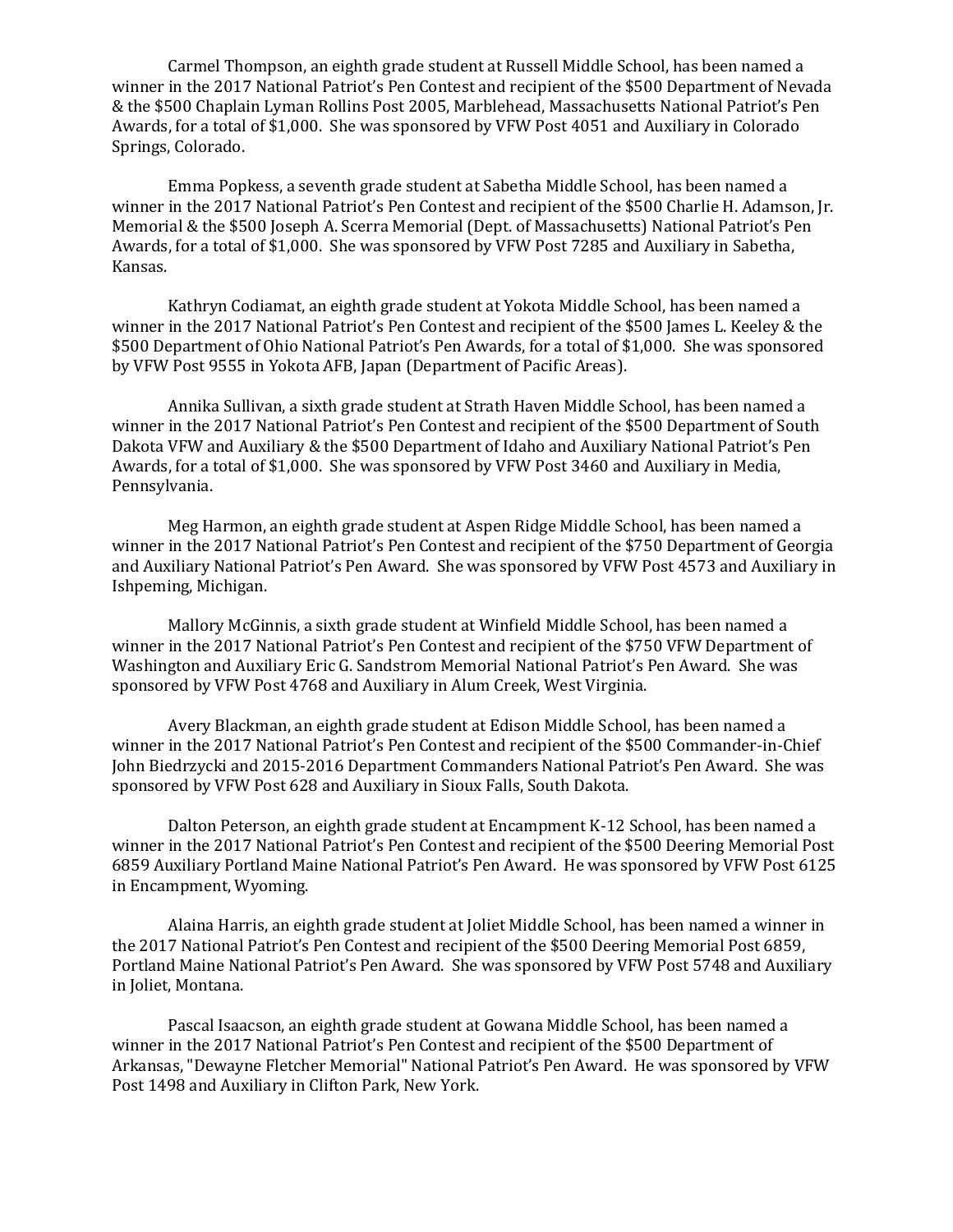Conner Gates, a seventh grade student at Spanish Fork Junior High School, has been named a winner in the 2017 National Patriot's Pen Contest and recipient of the \$500 Department of California National Patriot's Pen Award. He was sponsored by VFW Post 6395 and Auxiliary in Spanish Fork, Utah.

Nikolas Hall, an eighth grade student at Balboa Academy, has been named a winner in the 2017 National Patriot's Pen Contest and recipient of the \$500 Department of Connecticut and Auxiliary National Patriot's Pen Award. He was sponsored by VFW Post 3822 in Panama City, Panama Canal.

Briana Frerking, a seventh grade student at Lafayette County C-1 Middle School, has been named a winner in the 2017 National Patriot's Pen Contest and recipient of the \$500 Department of Missouri VFW and Auxiliary National Patriot's Pen Award. She was sponsored by VFW Post 4288 and Auxiliary in Corder, Missouri.

Makenna Ostrowski, a seventh grade student at Central Middle School, has been named a winner in the 2017 National Patriot's Pen Contest and recipient of the \$500 Department of Nevada National Patriot's Pen Award. She was sponsored by VFW Post 1782 and Auxiliary in White Bear Lake, Minnesota.

Miles Johnson, a sixth grade student at Thomas G. Pullen School, has been named a winner in the 2017 National Patriot's Pen Contest and recipient of the \$500 Department of New Mexico and Auxiliary National Patriot's Pen Award. He was sponsored by VFW Post 9755 and Auxiliary in Washington, DC.

Lillian Hunt, a sixth grade student at Oliver Elementary School, has been named a winner in the 2017 National Patriot's Pen Contest and recipient of the \$500 Department of Pennsylvania 2015-16 "LDRSHIP" National Patriot's Pen Award. She was sponsored by VFW Post 5228 and Auxiliary in Smiths Station, Alabama.

Joseph Steppe, a seventh grade student at the Carolina Academy, has been named a winner in the 2017 National Patriot's Pen Contest and recipient of the \$500 Department of South Carolina and Auxiliary National Patriot's Pen Award. He was sponsored by VFW Post 3412 and Auxiliary in Lake City, South Carolina.

Maria Burns, an eighth grade homeschooled student, has been named a winner in the 2017 National Patriot's Pen Contest and recipient of the \$500 Department of Tennessee John Furgess National Patriot's Pen Award. She was sponsored by VFW Post 1440 and Auxiliary in Saint Helens, Oregon.

Mackenzie Carello, a seventh grade student at Gallagher Middle School, has been named a winner in the 2017 National Patriot's Pen Contest and recipient of the \$500 Department of Wyoming and Auxiliary National Patriot's Pen Award. She was sponsored by VFW Post 2929 and Auxiliary in Smithfield, Rhode Island.

Baylee Baldwin, a seventh grade student at Shenandoah Middle School, has been named a winner in the 2017 National Patriot's Pen Contest and recipient of the \$500 Edward S. Banas, Sr. National Patriot's Pen Award. She was sponsored by VFW Post 7224 in Shenandoah, Iowa.

Delaney Collier, an eighth grade student at John R. Wooden Middle School, has been named a winner in the 2017 National Patriot's Pen Contest and recipient of the \$500 Frederick H. Smalley Department of New Mexico National Patriot's Pen Award. She was sponsored by VFW Post 1257 and Auxiliary in Martinsville, Indiana.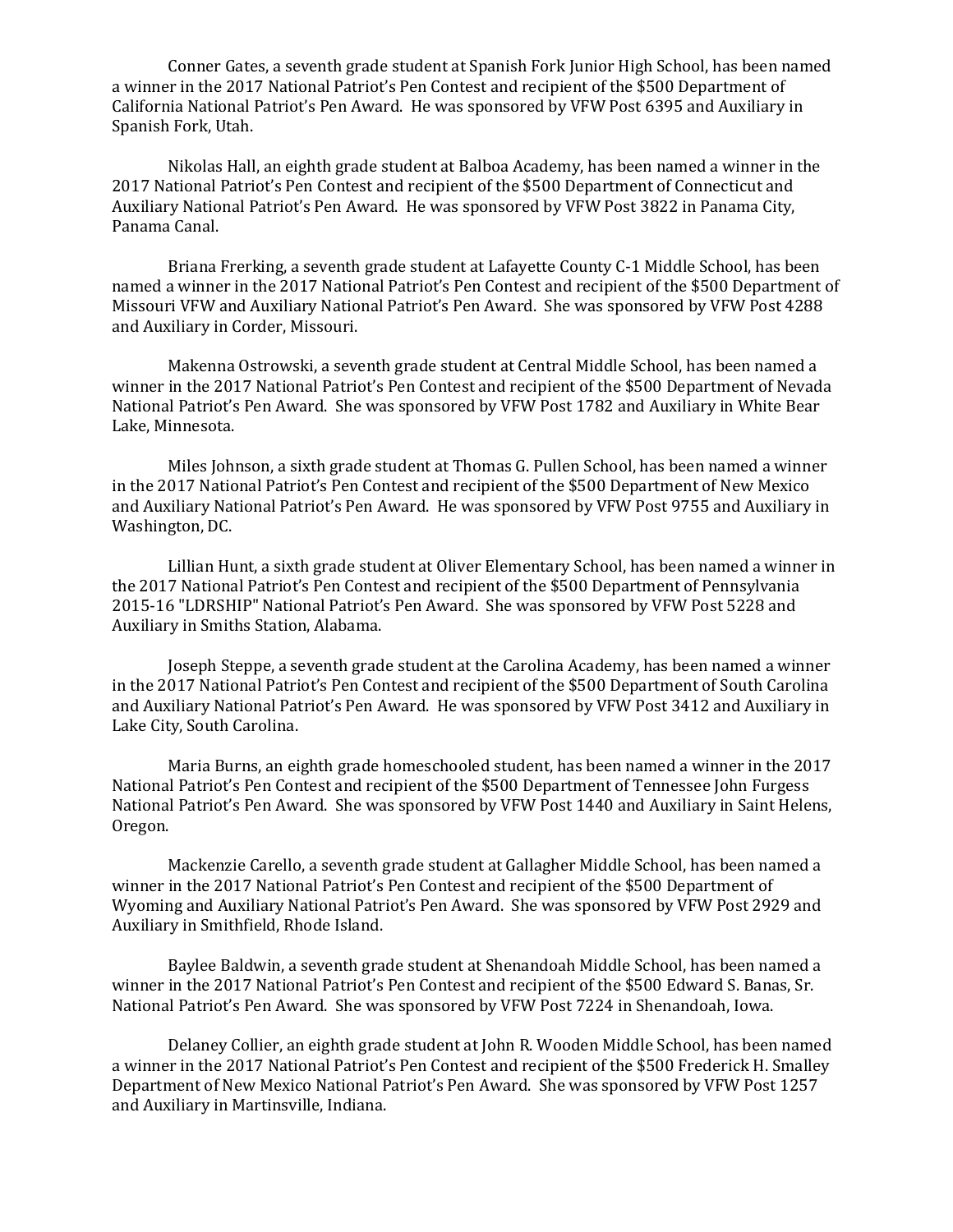Brittany Dowdy, an eighth grade student at Bergman Middle School, has been named a winner in the 2017 National Patriot's Pen Contest and recipient of the \$500 Gilbert N. Nelson Post 1326 and their Auxiliary, Bismarck, ND National Patriot's Pen Award. She was sponsored by VFW Post 10417 and Auxiliary in Lead Hill, Arkansas.

Madison Strand, an eighth grade student at St. John Lutheran School, has been named a winner in the 2017 National Patriot's Pen Contest and recipient of the \$500 Glenn D. Raney Memorial (Louisiana) National Patriot's Pen Award. She was sponsored by VFW Post 1638 and Auxiliary in Merrill, Wisconsin.

Nicholas Miller, an eighth grade student at Hopkinton Middle High School, has been named a winner in the 2017 National Patriot's Pen Contest and recipient of the \$500 James R. and Pat Mueller National Patriot's Pen Award. He was sponsored by VFW Post 11490 in Contoocook, New Hampshire.

Adam Mssika, a sixth grade student at Vista Middle School, has been named a winner in the 2017 National Patriot's Pen Contest and recipient of the \$500 Mary Margaret Romano Memorial (Dept. of Connecticut) National Patriot's Pen Award. He was sponsored by VFW Post 6917 and Auxiliary in Las Cruces, New Mexico.

Haysannah Graham, an eighth grade student at Victory Charter School, has been named a winner in the 2017 National Patriot's Pen Contest and recipient of the \$500 National President Francisca Guilford and 2015-2016 Auxiliaries National Patriot's Pen Award. She was sponsored by VFW Post 3465 and Auxiliary in Nampa, Idaho.

Ryan Encarnacion, an eighth grade student at Patch Middle School, has been named a winner in the 2017 National Patriot's Pen Contest and recipient of the \$500 Peter J. Mascetti Jr. & Department of Europe National Patriot's Pen Award. He was sponsored by VFW Post 10810 in Stuttgart, Germany (Department of Europe).

Riley Kaup, an eighth grade student at Plainview Public Schools, has been named a winner in the 2017 National Patriot's Pen Contest and recipient of the \$500 Sanford-Springvale Memorial VFW Post 9935 National Patriot's Pen Award. He was sponsored by VFW Post 5330 and Auxiliary in Plainview, Nebraska.

Gillian Skehan, an eighth grade student at All Saints Catholic School, has been named a winner in the 2017 National Patriot's Pen Contest and recipient of the \$500 The Robin V. Fell Memorial National Patriot's Pen Award. She was sponsored by VFW Post 1761 in Bangor, Maine.

Kristin Plourde, a sixth grade homeschooled student, has been named a winner in the 2017 National Patriot's Pen Contest and recipient of the \$500 Veterans of Foreign Wars, Department of Mississippi and Auxiliary National Patriot's Pen Award. She was sponsored by VFW Post 782 and Auxiliary in Burlington, Vermont.

Andrew Drake, an eighth grade student at Chapman School, has been named a winner in the 2017 National Patriot's Pen Contest and recipient of the \$500 Veterans of Foreign Wars of Ohio Charities National Patriot's Pen Award. He was sponsored by VFW Post 10221 and Auxiliary in Anchor Point, Alaska.

Bethany Morehead, an eighth grade homeschooled student, has been named a winner in the 2017 National Patriot's Pen Contest and recipient of the \$500 VFW And Auxiliary members of Southern Charles County Memorial Post 10081, Dept. of Maryland National Patriot's Pen Award. She was sponsored by VFW Post 3545 and Auxiliary in Ellendale, North Dakota.